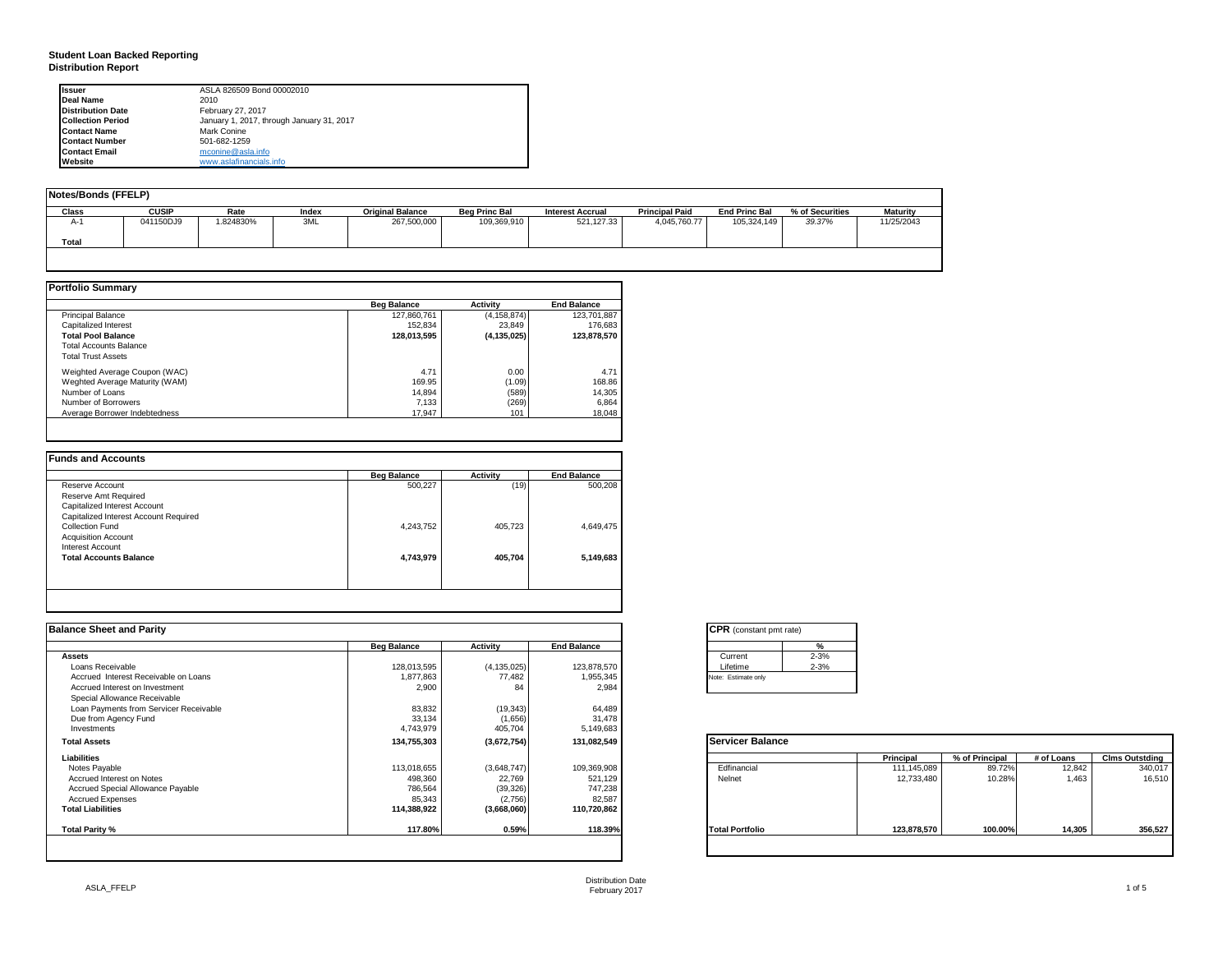#### **Student Loan Backed Reporting**

#### **Distribution Report**

| Portfolio by Loan Status  |                |        |                  |             |                |        |            |        |             |        |
|---------------------------|----------------|--------|------------------|-------------|----------------|--------|------------|--------|-------------|--------|
|                           | # of Loans     |        | <b>Principal</b> |             | % of Principal |        | <b>WAC</b> |        | <b>WARM</b> |        |
|                           | Beainnina      | Endina | Beginning        | Ending      | Beginning      | Ending | Beainnina  | Ending | Beginning   | Ending |
| In School                 | 1 <sup>c</sup> |        | 45,364           | 41,264      | 0.04%          | 0.03%  | 4.36       | 4.47   | 111.94      | 114.38 |
| Grace                     |                |        | 14,225           | 5,100       | 0.01%          | 0.00%  | 4.87       | 3.95   | 116.53      | 93.65  |
| Repayment                 |                |        |                  |             |                |        |            |        |             |        |
| Current                   | 10,430         | 10,056 | 95,702,295       | 92,260,239  | 74.76%         | 74.48% | 4.67       | 4.66   | 172.84      | 172.88 |
| 31-60 Days Delinquent     | 499            | 382    | 4,646,100        | 2,804,120   | 3.63%          | 2.26%  | 5.24       | 5.25   | 164.20      | 147.11 |
| 61-90 Days Delinquent     | 316            | 300    | 2,132,061        | 2,474,147   | 1.67%          | 2.00%  | 4.18       | 4.86   | 156.81      | 143.26 |
| 91-120 Days Delingent     | 185            | 195    | 1,269,249        | 1,509,572   | 0.99%          | 1.22%  | 5.15       | 4.71   | 138.71      | 147.54 |
| 121-180 Days Delinquent   | 324            | 304    | 1,948,742        | 2,513,515   | 1.52%          | 2.03%  | 4.01       | 5.12   | 144.12      | 159.24 |
| 181-270 Days Delinquent   | 325            | 265    | 2,330,536        | 1,654,256   | 1.82%          | 1.34%  | 4.88       | 4.40   | 156.34      | 134.80 |
| 271+ Days Delinquent      | 69             | 138    | 413,263          | 829.479     | 0.32%          | 0.67%  | 5.24       | 4.46   | 157.61      | 138.41 |
| <b>Total Repayment</b>    | 12,148         | 11,640 | 108,442,246      | 104,045,328 | 84.71%         | 83.99% | 4.69       | 4.68   | 171.04      | 170.17 |
| Forbearance               | 1,277          | 1,391  | 10,577,107       | 11,879,152  | 8.26%          | 9.59%  | 4.78       | 4.81   | 162.20      | 166.77 |
| Deferment                 | 1,215          | 1,191  | 8,101,015        | 7,551,199   | 6.33%          | 6.10%  | 4.96       | 5.00   | 163.44      | 157.40 |
| <b>Claims in Progress</b> | 92             | 63     | 830,098          | 356,527     | 0.65%          | 0.29%  | 4.13       | 4.46   | 195.26      | 117.05 |
| <b>Claims Denied</b>      |                |        | 3,540            |             | 0.0028%        |        | 2.65       |        | 106.00      |        |
| <b>Total Portfolio</b>    | 14,760         | 14,305 | 128,013,595      | 123,878,570 | 100%           | 100%   | 4.71       | 4.71   | 169.95      | 168.86 |
|                           |                |        |                  |             |                |        |            |        |             |        |

|                                     |           | # of Loans |                  | <b>Principal</b> | % of Principal   |        | <b>WAC</b>       |        | WARM             |        |
|-------------------------------------|-----------|------------|------------------|------------------|------------------|--------|------------------|--------|------------------|--------|
|                                     | Beginning | Ending     | <b>Beginning</b> | Ending           | <b>Beginning</b> | Ending | <b>Beginning</b> | Endina | <b>Beginning</b> | Endina |
| Current                             | 10,430    | 10,056     | 95,702,295       | 92,260,239       | 88.25%           | 88.67% | 4.67             | 4.66   | 172.84           | 172.88 |
| 31-60 Days Delinquent               | 499       | 382        | 4,646,100        | 2,804,120        | 4.28%            | 2.70%  | 5.24             | 5.25   | 164.20           | 147.11 |
| 61-90 Days Delinquent               | 316       | 300        | 2,132,061        | 2,474,147        | 1.97%            | 2.38%  | 4.18             | 4.86   | 156.81           | 143.26 |
| 91-120 Days Delingent               | 185       | 195        | 1,269,249        | 1,509,572        | 1.17%            | 1.45%  | 5.15             | 4.71   | 138.71           | 147.54 |
| 121-180 Days Delinquent             | 324       | 304        | 1,948,742        | 2,513,515        | 1.80%            | 2.42%  | 4.01             | 5.12   | 144.12           | 159.24 |
| 181-270 Days Delinquent             | 325       | 265        | 2,330,536        | 1,654,256        | 2.15%            | 1.59%  | 4.88             | 4.40   | 156.34           | 134.80 |
| 271+ Days Delinquent                | 69        | 138        | 413,263          | 829,479          | 0.38%            | 0.80%  | 5.24             | 4.46   | 157.61           | 138.41 |
| <b>Total Portfolio in Repayment</b> | 12,148    | 11,640     | 108,442,246      | 104,045,328      | 100%             | 100%   | 4.69             | 4.68   | 171.04           | 170.17 |

| Portfolio by Loan Type           |                  |        |                  |                                    |           |        |            |        |             |        |
|----------------------------------|------------------|--------|------------------|------------------------------------|-----------|--------|------------|--------|-------------|--------|
|                                  | # of Loans       |        |                  | <b>Principal</b><br>% of Principal |           |        | <b>WAC</b> |        | <b>WARM</b> |        |
|                                  | <b>Beginning</b> | Endina | <b>Beginning</b> | Endina                             | Beainnina | Endina | Beginning  | Endina | Beginning   | Endina |
| Subsidized Consolidation Loans   | 3,758            | 3,626  | 49,518,269       | 47,844,988                         | 38.68%    | 38.62% | 4.93       | 4.93   | 165.59      | 164.05 |
| Unsubsidized Consolidation Loans | 4,365            | 4,279  | 58,407,811       | 57,263,419                         | 45.63%    | 46.23% | 4.85       | 4.85   | 189.84      | 188.24 |
| Subsidized Stafford Loans        | 4,266            | 4,063  | 11,054,103       | 9,834,792                          | 8.64%     | 7.94%  | 3.47       | 3.48   | 115.47      | 115.74 |
| Unsubsidized Stafford Loans      | 2,215            | 2.189  | 8,383,204        | 8,386,546                          | 6.55%     | 6.77%  | 3.84       | 3.85   | 130.02      | 130.51 |
| PLUS/GradPLUS Loans              | 154              | 146    | 567.136          | 467.718                            | 0.44%     | 0.38%  | 7.14       | 7.03   | 74.66       | 78.55  |
| SLS Loans                        |                  |        | 83,071           | 81.108                             | 0.06%     | 0.07%  | 3.66       | 3.66   | 128.11      | 125.11 |
| <b>Total Portfolio</b>           | 14,760           | 14,305 | 128,013,595      | 123,878,570                        | 100%      | 100%   | 4.71       | 4.71   | 169.95      | 168.86 |

| Portfolio by Program Type                  |                  |            |                  |                             |           |        |                  |            |           |             |  |
|--------------------------------------------|------------------|------------|------------------|-----------------------------|-----------|--------|------------------|------------|-----------|-------------|--|
|                                            |                  | # of Loans |                  | Principal<br>% of Principal |           |        |                  | <b>WAC</b> |           | <b>WARM</b> |  |
|                                            | <b>Beginning</b> | Endina     | <b>Beginning</b> | Ending                      | Beginning | Endina | <b>Beginning</b> | Endina     | Beginning | Endina      |  |
| Graduate / 4-Year Loans                    | 12,285           | 12,110     | 109,331,878      | 106,738,115                 | 85.41%    | 86.16% | 4.68             | 4.68       | 172.65    | 171.42      |  |
| 2-Year Loans                               | 2,024            | 1,855      | 7,540,667        | 7,205,335                   | 5.89%     | 5.82%  | 5.19             | 5.21       | 133.40    | 134.09      |  |
| Proprietary / Technical / Vocational Loans | 401              | 293        | 1,182,866        | 1,075,371                   | 0.92%     | 0.87%  | 5.24             | 5.27       | 139.04    | 143.78      |  |
| Unknown (Consolidation) Loans              |                  |            | 9,958,184        | 8,859,750                   | 7.78%     | 7.15%  | 4.76             | 4.75       | 159.42    | 157.33      |  |
| Other Loans                                |                  |            |                  |                             |           |        |                  |            |           |             |  |
| <b>Total Portfolio</b>                     | 14,760           | 14,305     | 128,013,595      | 123,878,570                 | 100%      | 100%   | 4.7'             | 4.71       | 169.95    | 168.86      |  |
|                                            |                  |            |                  |                             |           |        |                  |            |           |             |  |

| <b>Portfolio Indices</b> |            |        |                  |             |                  |        |
|--------------------------|------------|--------|------------------|-------------|------------------|--------|
|                          | # of Loans |        | <b>Principal</b> |             | % of Principal   |        |
|                          | Beainnina  | Endina | Beginning        | Endina      | <b>Beginning</b> | Ending |
| <b>Fixed Loans</b>       | 9,366      | 9,100  | 102,393,868      | 100,221,406 | 79.99%           | 80.90% |
| Variable Loans           | 5,394      | 5,205  | 25,619,727       | 23,657,165  | 20.01%           | 19.10% |
| T-Bill Loans             | 5,384      | 5,196  | 25,573,732       | 23,616,830  | 19.98%           | 19.06% |
| CMT Loans                | 10         |        | 45,995           | 40,335      | 0.04%            | 0.03%  |
| <b>Total Portfolio</b>   | 14.760     | 14.305 | 128,013,595      | 123.878.570 | 100%             | 100%   |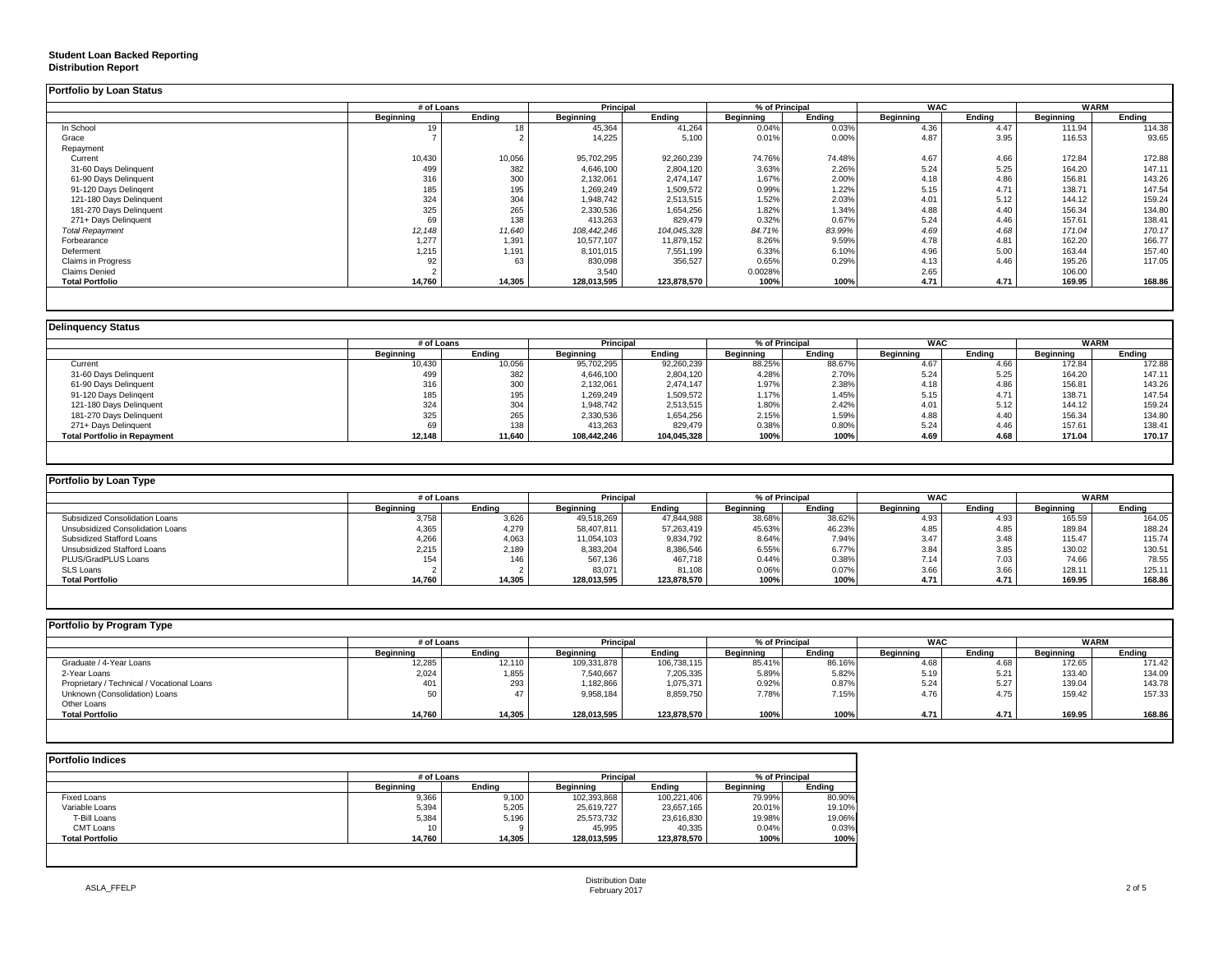**Distribution Date** February 27, 2017 **Collection Period** January 1, 2017, through January 31, 2017

### **Collection Activity**

| <b>Collection Account</b>                                                                   | as of 1/31/2017 |
|---------------------------------------------------------------------------------------------|-----------------|
| Beginning Balance - November 1, 2016                                                        | 4,243,752       |
| <b>Collection Amount Received</b>                                                           | 5,600,788       |
| Recoveries                                                                                  |                 |
| Reserve Account                                                                             |                 |
| <b>Excess of Required Reserve Account</b>                                                   | 333             |
| Interest on Investment Earnings                                                             | 2,044           |
| Capitalized Interest Account (after a stepdown or release date)                             |                 |
| <b>Acquisition Account</b>                                                                  |                 |
| <b>Payments from Guarantor</b>                                                              |                 |
| Special Allowance payments to Department of Education                                       | (493, 231)      |
| <b>Consolidation Rebate Fees</b>                                                            | (292,740)       |
| Transfer from Capitalized Interest Fund                                                     |                 |
| Principal payments, interest payments, administration fees, servicing fes, and trustee fees | (4,411,472)     |
| Transfer to Department Rebate Fund                                                          |                 |
| Other Amounts Received in Collection                                                        |                 |
| <b>Total Available Funds</b>                                                                | 4,649,475       |

| Fees Due for Current Period                                                                                     | as of 1/31/2017  |
|-----------------------------------------------------------------------------------------------------------------|------------------|
| <b>Indenture Trustee Fees</b><br><b>Servicing Fees</b><br><b>Administration Fees</b><br>Late Fees<br>Other Fees | 72,264<br>10,323 |
| <b>Total Fees</b>                                                                                               | 82,587           |
| <b>Cumulative Default Rate</b>                                                                                  | as of 1/31/2017  |

| <b>Current Period's Defaults</b>                                  | 1,263,911.69  |
|-------------------------------------------------------------------|---------------|
| <b>Cumulative Defaults</b>                                        | 49,767,436.75 |
| Loans for which claims have been filed as of applicable month end | 2,752,383.74  |
| <b>Cumulative Default Rate</b>                                    | 20.22%        |
| Cumulative Recoveries (including reimbursements and collections)  |               |
| Payments from Guarantor                                           | 48,250,332.81 |
| <b>Borrower Recoveries</b>                                        | n/a           |
| <b>Recovery Rate</b>                                              | 96.95%        |
| <b>Cumulative Net Loss</b>                                        | 1,517,103.94  |
| <b>Cumulative Net Loss</b>                                        | 0.62%         |
|                                                                   |               |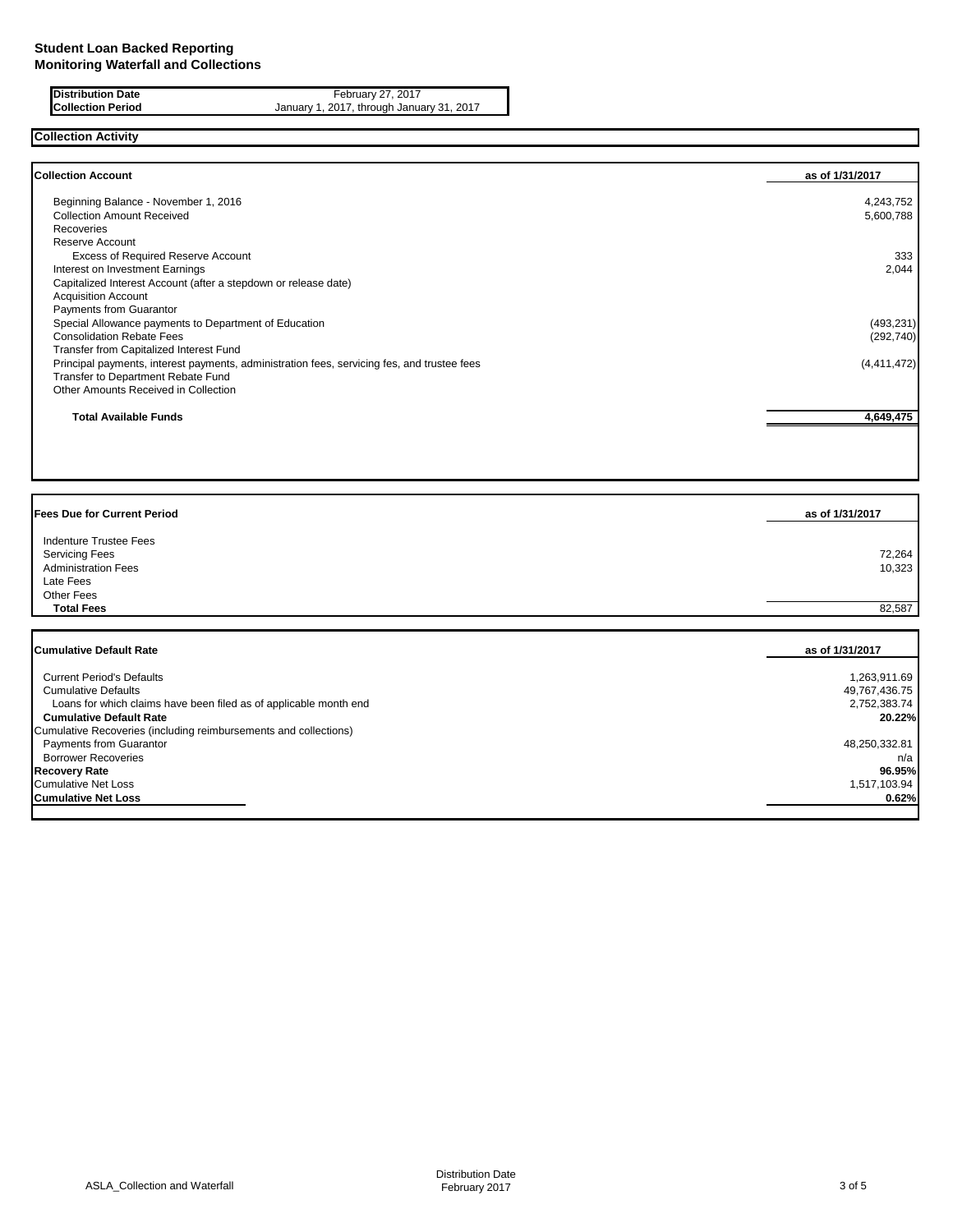**Waterfall Activity**

| <b>Waterfall for Distribution</b>                                                         | <b>Amount Due</b> | <b>Amount Remaining</b> |
|-------------------------------------------------------------------------------------------|-------------------|-------------------------|
| <b>Total Available Funds</b>                                                              |                   | 4,649,475               |
| First: Payment required under any Joint Sharing Agreement                                 |                   |                         |
| <b>Second: Trustee Fees</b>                                                               |                   |                         |
| <b>Third: Servicing Fees and Backup Servicing Fees</b>                                    | 72.264            | 4,577,211               |
| <b>Fourth: Administration Fees</b>                                                        | 10,323            | 4,566,888               |
| <b>Fifth: Noteholder Interest</b>                                                         | 521,127.33        | 4,045,761               |
| Sixth: Reinstate the balance of the Reserve Fund up to the Specified Reserve Fund Balance |                   |                         |
| Seventh: Noteholder Principal, until paid in full                                         | 4,045,760.77      | (0)                     |
|                                                                                           |                   |                         |

| 521,127.33      |
|-----------------|
| 521,127.33<br>0 |
|                 |
|                 |
|                 |
| 01              |
| $\Omega$        |
| 4,045,760.77    |
| 4,045,760.77    |
|                 |
| 4,566,888.10    |
|                 |